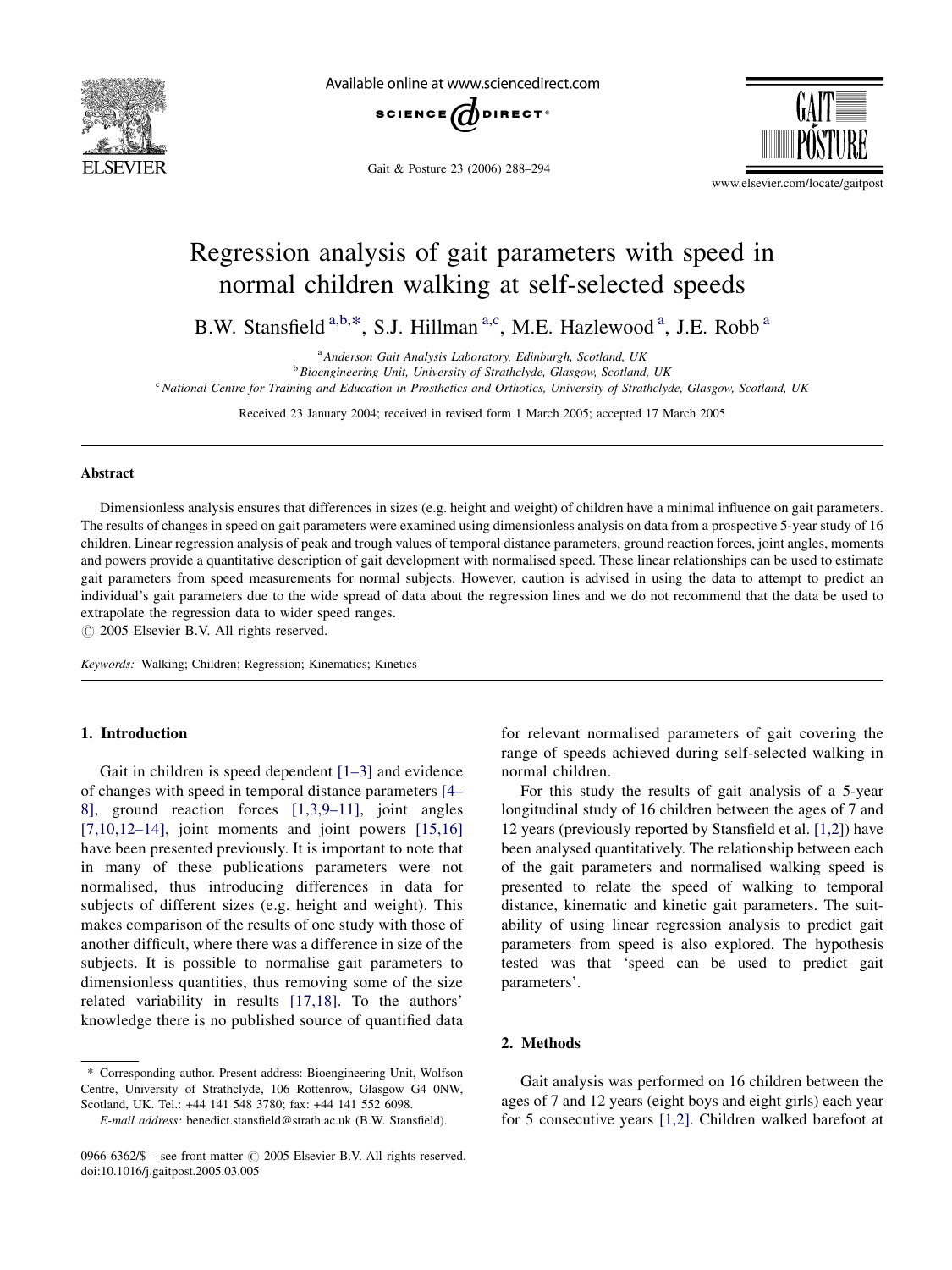self-selected normal velocities. Ground reaction forces (Kistler Instruments, AG Winterthur, Switzerland) and motion analysis data (five camera stystem—Vicon, Oxford Metrics Group, Oxford, UK) were collected at 50 Hz for approximately three sets of data for each leg for each child for each of the 5 consecutive years of the study (a total of 457 trials). Joint angles, moments and powers were calculated using Vicon Clinical Manager (Vicon, Oxford Metrics Group, Oxford, UK) and have been described previously [\[2\]](#page-5-0).

Weight, height and leg length (greater trochanter to lateral malleolus) data were recorded.

## 2.1. Normalisation of gait data

Data was normalised to dimensionless quantities using the following formulae from Hof [\[17\]:](#page-6-0)

normalised time = time × 
$$
\frac{1}{\sqrt{(H/g)}}
$$
  
normalised length = length ×  $\frac{1}{H}$   
normalised weight = weight ×  $\frac{1}{M \times g}$ 

This normalisation resulted in the following non-dimensional variables:

normalised speed  $=$  speed  $\times \frac{1}{\sqrt{(H \times g)}}$ normalised step length  $=$  step length  $\times \frac{1}{11}$ H normalised cadence  $=$  cadence  $\times$ ffiffiffiffi H g  $\overline{\phantom{a}}$ normalised force = force  $\times \frac{1}{\sqrt{1-\lambda}}$  $M \times g$ normalised moment = moment  $\times \frac{1}{1}$  $M \times g \times H$ normalised power = power  $\times \frac{1}{16}$  $M \times g^{3/2} \times H^{1/2}$ 

speed (m/s); step length (m); cadence (steps/s); force (N); moment (N m), power (W); H, height (m); M, mass (kg); g, acceleration due to gravity  $9.81 \text{ m/s}^2$ .

## 2.2. Regression analysis

The data from this study demonstrated trends with changes in normalised speed. To present a quantification of these trends, specified peak and trough values of each parameter were calculated and linear regression analyses performed on these data. All the children's data from all 5 years were used to calculate a linear regression line for each of the 40 parameters against normalised speed. The significance of the gradient  $(m)$  and intercept  $(c)$  of the line were tested for difference from zero. Forty tests were

performed and a Bonferroni correction was applied as multiple tests were made. A significance level of  $p < 0.05$ was set with the Bonferroni correction incorporated. To illustrate the reasonableness of fit, standard error values and  $R^2$  values were calculated. A significant result for the gradient and intercept values implied that the values of these parameters were significantly different from zero.

Statistical analysis was performed using SPSS (SPSS Inc., Chicago, USA).

#### 3. Results

All children's data from all 5 years of the study and all trials within these years have been included in this analysis. The average age of the children was 9.55 years  $(S.D. \pm 1.41$  years), with a height of 1.38 m  $(S.D. \pm 1.41)$  $(0.11 \text{ m})$ , leg length of  $0.66 \text{ m}$  (S.D.  $\pm 0.06 \text{ m}$ ) and mass of 32.64 kg  $(S.D. \pm 8.07 \text{ kg})$ . The speed of the children spread across a normalised range of 0.20–0.45. Only seven trials were performed in the 0.20–0.25 band. There were 70 trials from 0.25 to 0.30, 208 trials from 0.30 to 0.35, 142 trials from 0.35 to 0.40 and 30 trials in the normalised speed band 0.40–0.45. The children walked at their selfselected speed at all times.

Average curves for ground reaction forces ([Fig. 1A](#page-2-0) and B), joint kinematics ([Fig. 1](#page-2-0)C–F), joint moments ([Fig. 1](#page-2-0)G and I) and joint powers [\(Fig. 1J](#page-2-0)–L) are presented. These were used to identify characteristic peak and trough values. FZ1 and FZ2 were defined as peak values for the vertical component of ground reaction forces and FZ0 as the trough value in mid stance. FX1 was defined as the largest posteriorly directed force and FX2 as the largest anteriorly directed force.

Specific features of the joint angles, moments and powers as well as the results of the regression analysis are presented in [Table 1](#page-4-0). Table 1 shows gradient  $(m)$  and intercept  $(c)$  for the best-fit linear regression line relating the relevant parameter to normalised speed. The standard error and  $R^2$ values are given. [Fig. 2](#page-3-0) presents selected normalised parameters from all trials against normalised speed with superimposed best-fit linear regression lines. These figures provide typical examples of the distribution of points about the best-fit lines.

Visual examination of the distribution of results provided information on the suitability of the choice of linear regression lines for best-fit purposes. None of the plots provided evidence to suggest that any other form of line was more suitable than a linear fit. A number of parameters demonstrated either an increase or decrease with increasing normalised speed. Upon testing of the best-fit regression line a linear fit line with a gradient significantly different from zero existed for all measured parameters except age, leg length/height, FZ2, maximum hip extension (0–100%), maximum knee extension (20–60%), maximum knee flexion (50–100%), minimum dorsiflexion (50–80%), maximum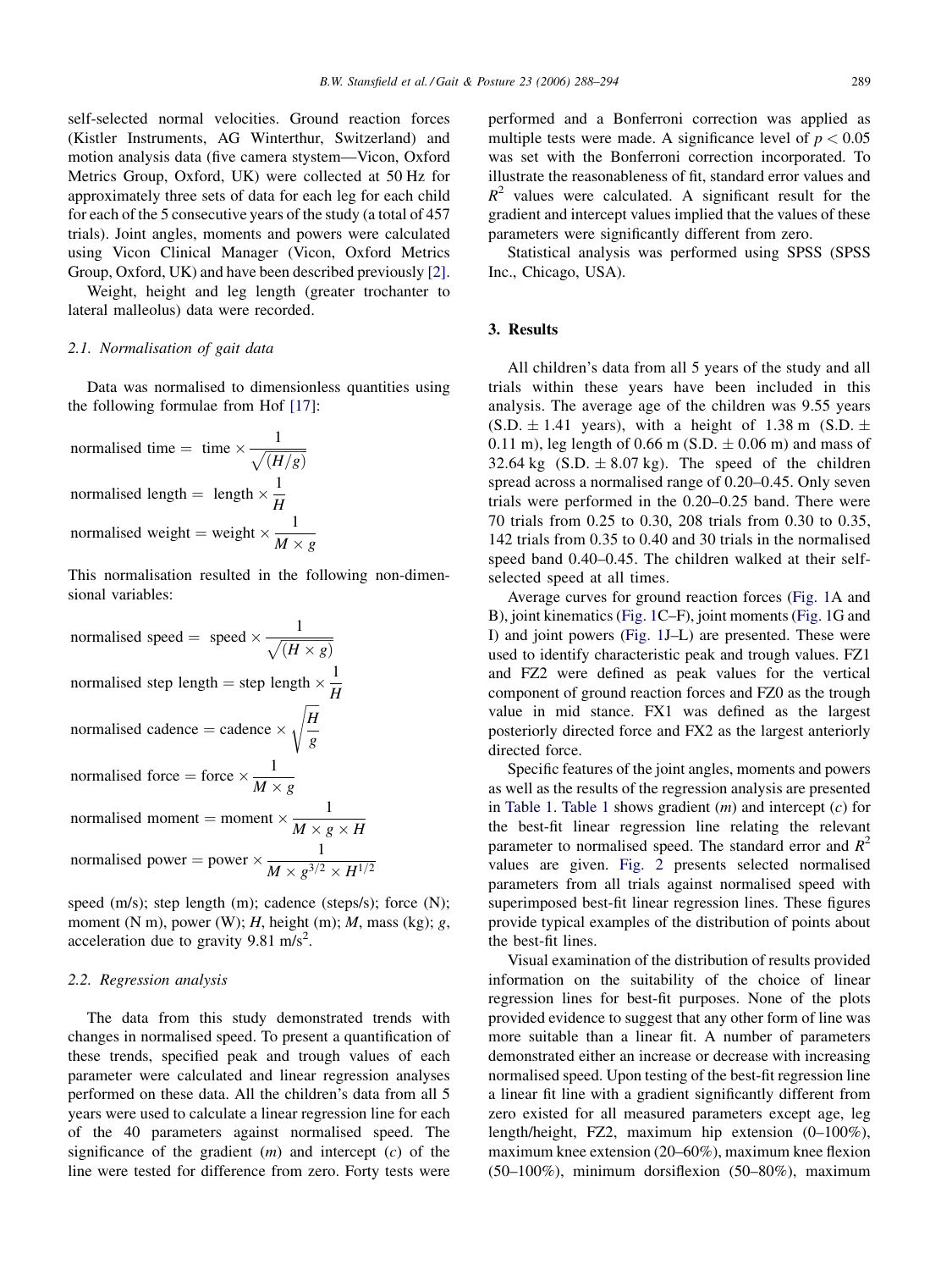<span id="page-2-0"></span>

Fig. 1. (A–L) Average traces of gait characteristics based on all data from all children over all years of the study. (A) vertical ground reaction force (N/body weight) for the stance phase of gait, (B) anterior–posterior ground reaction force (N/body weight) for the stance phase of gait (positive, anteriorly directed on the foot), (C) pelvic tilt angle (positive, anterior, up), (D) hip flexion angle, (E) knee flexion angle, (F) ankle dorsi plantar flexion angle (positive, dorsiflexion), (G) hip flexion moment, (H) knee flexion moment, (I) ankle dorsiflexion moment, (J) hip flexion power, (K) knee flexion power, (L) ankle flexion power. Joint moments (N m/(mass  $\times g \times$  height)) and powers (Watts/(mass  $\times g^{3/2} \times$  height<sup>1/2</sup>)) are presented over the gait cycle from heel strike to next heel strike.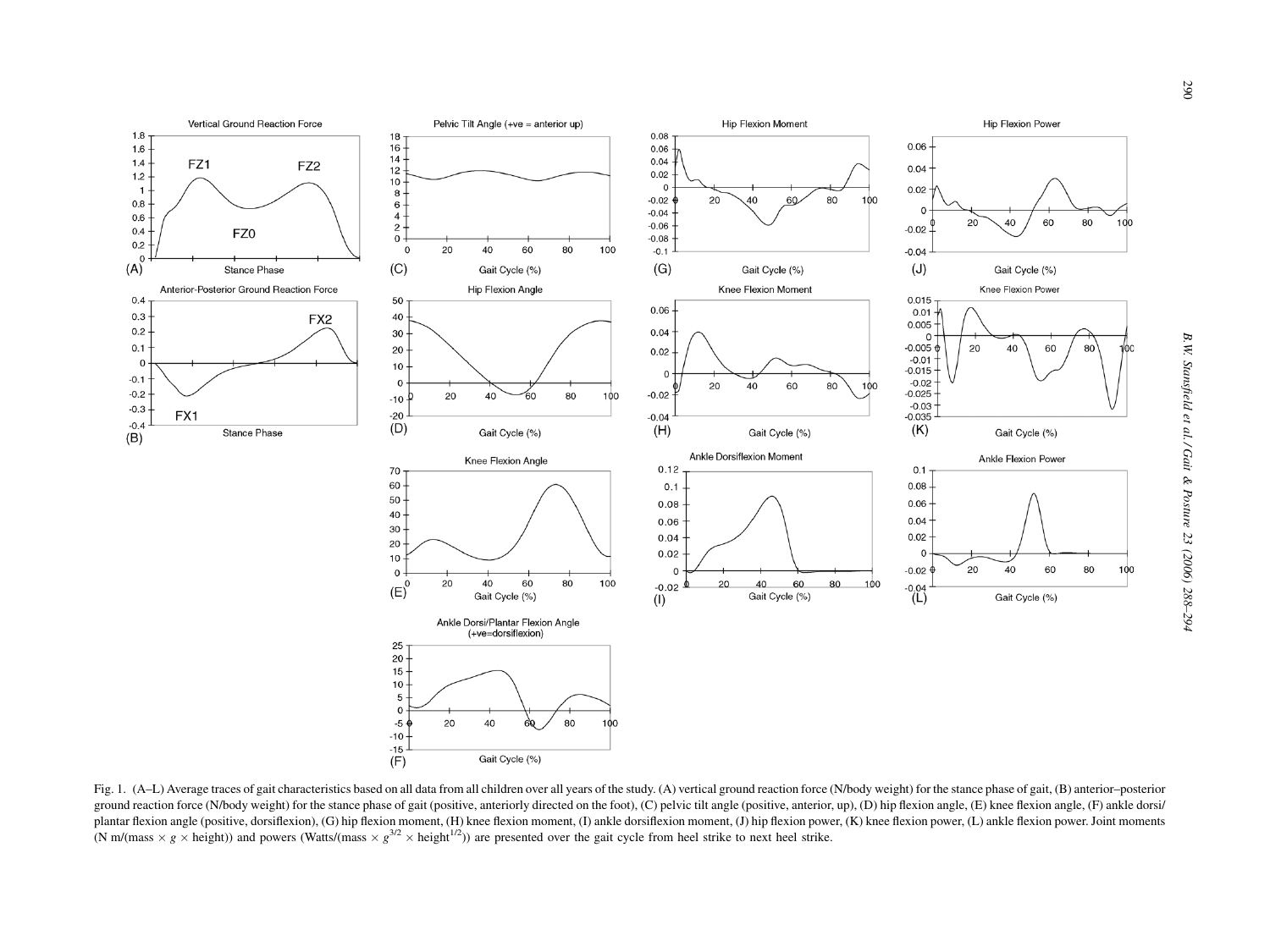<span id="page-3-0"></span>

Fig. 2. (A–M) Scatter plots of subject characteristics, temporal distance parameters and joint kinetics and kinematics for all results from all children from all years against normalised speed (m/s × (1/(height × g<sup>1/2</sup>).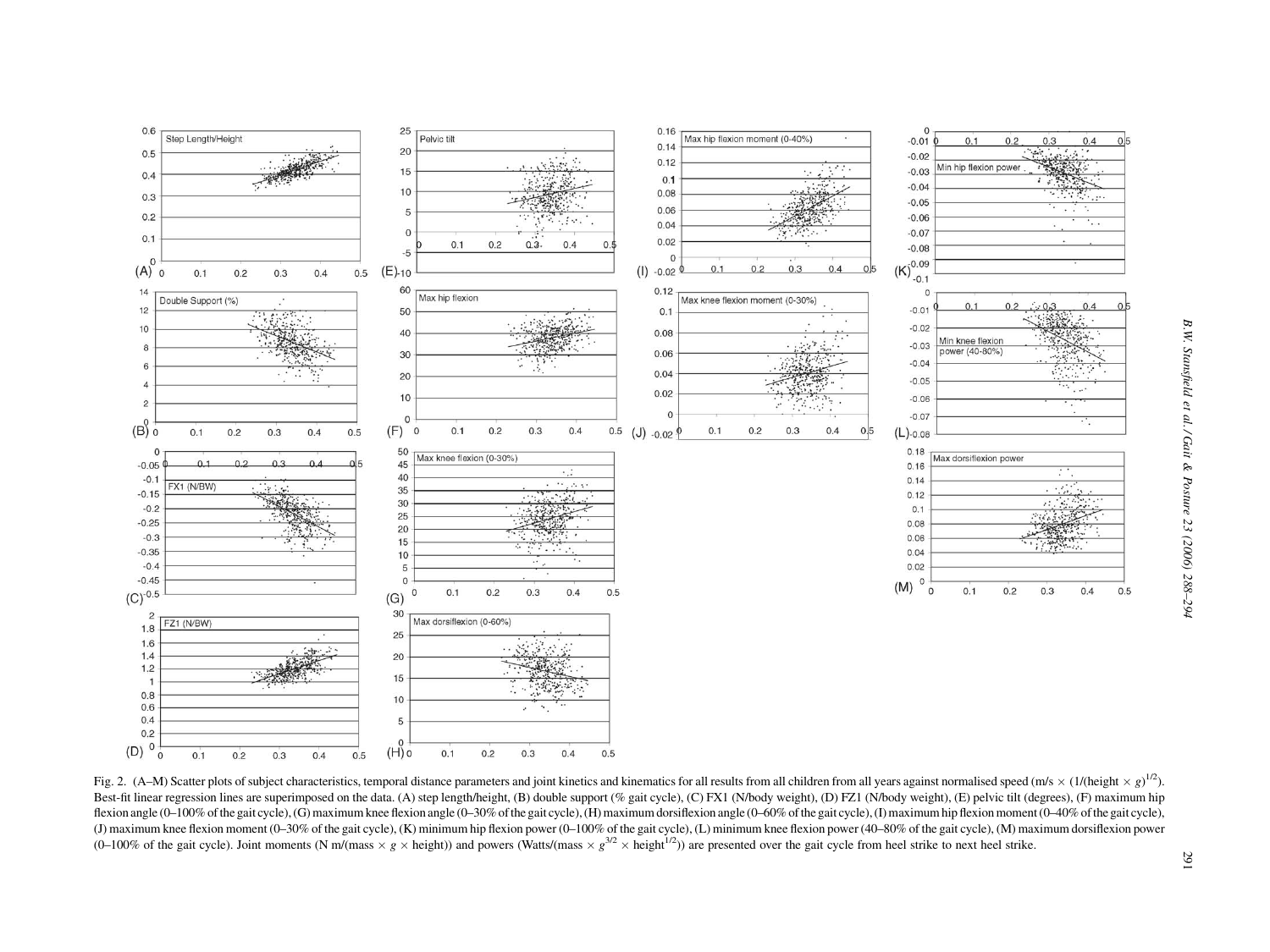<span id="page-4-0"></span>

| Table 1                                                                             |  |
|-------------------------------------------------------------------------------------|--|
| Linear regression analysis on results for all trials of all children from all years |  |

|                                              | $y = mx$ (normalised speed) + c |        |                        |        |       |  |
|----------------------------------------------|---------------------------------|--------|------------------------|--------|-------|--|
|                                              | $\boldsymbol{m}$                | S.E.   | $\boldsymbol{c}$       | S.E.   | $R^2$ |  |
| Subject parameters                           |                                 |        |                        |        |       |  |
| Age (years)                                  | $-1.8448$                       | 1.596  | 10.178                 | 0.544  | 0.003 |  |
| Height $(m)$                                 | $-0.5563$ <sup>*</sup>          | 0.118  | 1.5719*                | 0.040  | 0.046 |  |
| Leg length $(m)$                             | $-0.309$ <sup>*</sup>           | 0.065  | 0.768                  | 0.022  | 0.047 |  |
| Weight (N)                                   | $-361.5$                        | 87.850 | 442.46                 | 29.930 | 0.036 |  |
| Step length/height (statures)                | 0.6245                          | 0.028  | $0.2098^*$             | 0.009  | 0.529 |  |
| Cadence $\times$ sqrt (height/g)             | 1.2009*                         | 0.053  | $0.3967$ *             | 0.018  | 0.531 |  |
| Leg length/height                            | $-0.0295$                       | 0.010  | $0.489*$               | 0.004  | 0.018 |  |
| Double support as % cycle                    | $-17.412$ <sup>*</sup>          | 1.609  | $14.501$ <sup>*</sup>  | 0.548  | 0.205 |  |
| Single support as % cycle time               | $17.412*$                       | 1.609  | 35.499 <sup>*</sup>    | 0.548  | 0.205 |  |
| Ground reaction forces (N/BW)                |                                 |        |                        |        |       |  |
| Fx1                                          | $-0.6982$ <sup>*</sup>          | 0.500  | 0.0171                 | 0.017  | 0.303 |  |
| Fx2                                          | $0.689*$                        | 0.350  | 0.0011                 | 0.012  | 0.458 |  |
| Fz1                                          | $2.0322*$                       | 0.117  | $0.5139$ <sup>*</sup>  | 0.040  | 0.397 |  |
| Fz0                                          | $-1.529*$                       | 0.710  | $1.239*$               | 0.024  | 0.504 |  |
| Fz2                                          | 0.2149                          | 0.930  | $1.0557$ *             | 0.032  | 0.012 |  |
| Sagittal plane joint angles (degrees)        |                                 |        |                        |        |       |  |
| Average pelvic tilt $(0-100\%)$              | 21.872*                         | 4.806  | 1.9649                 | 1.637  | 0.044 |  |
| Maximum hip extension $(0-100\%)$            | $-8.0536$                       | 6.467  | $-6.5754$              | 2.203  | 0.003 |  |
| Maximum hip flexion $(0-100\%)$              | 37.614                          | 5.768  | 25.184                 | 1.965  | 0.086 |  |
| Maximum knee flexion $(0-30\%)$              | 44.424*                         | 7.192  | $9.1163*$              | 2.450  | 0.077 |  |
| Maximum knee extension (20–60%)              | $-10.459$                       | 5.960  | 11.907                 | 2.031  | 0.007 |  |
| Maximum knee flexion $(50-100\%)$            | 24.255                          | 6.986  | 54.234                 | 2.380  | 0.026 |  |
| Maximum dorsiflexion (0-60%)                 | $-20.953$ <sup>*</sup>          | 3.896  | 23.836                 | 1.327  | 0.060 |  |
| Minimum dorsifiexion (50–80%)                | $-17.681$                       | 7.268  | $-2.2893$              | 2.476  | 0.013 |  |
| Maximum dorsiflexion (60-100%)               | $-4.0448$                       | 3.842  | 8.4859*                | 1.309  | 0.002 |  |
| Sagittal plane joint moments (dimensionless) |                                 |        |                        |        |       |  |
| Maximum hip flexion moment $(0-40\%)$        | $0.2555$ <sup>*</sup>           | 0.019  | $-0.0243$ <sup>*</sup> | 0.007  | 0.281 |  |
| Maximum hip flexion moment (70–100%)         | $0.116*$                        | 0.012  | 0.0029                 | 0.004  | 0.175 |  |
| Minimum hip flexion moment $(0-100\%)$       | $-0.1039$ <sup>*</sup>          | 0.016  | $-0.0273$ <sup>*</sup> | 0.005  | 0.084 |  |
| Maximum knee flexion moment $(0-30\%)$       | $0.1081$ <sup>*</sup>           | 0.019  | 0.0037                 | 0.007  | 0.064 |  |
| Maximum knee flexion moment (40–60%)         | 0.0431                          | 0.011  | 0.0033                 | 0.004  | 0.035 |  |
| Minimum knee flexion moment (30–50%)         | $-0.049$ <sup>*</sup>           | 0.013  | 0.0093                 | 0.004  | 0.030 |  |
| Maximum dorsiflexion moment (0-100%)         | 0.0106                          | 0.015  | 0.0873                 | 0.005  | 0.001 |  |
| Sagittal plane joint powers (dimensionless)  |                                 |        |                        |        |       |  |
| Maximum hip flexion power $(0-30\%)$         | $0.1773*$                       | 0.015  | $-0.0322$ <sup>*</sup> | 0.005  | 0.241 |  |
| Maximum hip flexion power (50–80%)           | 0.1621                          | 0.012  | $-0.0197$              | 0.004  | 0.293 |  |
| Minimum hip flexion power $(0-100\%)$        | $-0.1054$ <sup>*</sup>          | 0.011  | 0.0067                 | 0.004  | 0.161 |  |
| Maximum knee flexion power (10–30%)          | $0.0713*$                       | 0.010  | $-0.0102$              | 0.003  | 0.106 |  |
| Minimum knee flexion power $(0-20\%)$        | $-0.158$ <sup>*</sup>           | 0.016  | 0.032                  | 0.005  | 0.179 |  |
| Minimum knee flexion power $(40-80\%)$       | $-0.1116$ <sup>*</sup>          | 0.013  | 0.0111                 | 0.004  | 0.144 |  |
| Minimum knee flexion power $(80-100\%)$      | $-0.1272$                       | 0.011  | 0.0069                 | 0.004  | 0.220 |  |
| Maximum dorsifiexion power $(0-100\%)$       | $0.1904*$                       | 0.023  | 0.015                  | 0.008  | 0.128 |  |
| Minimum dorsifiexion power $(0-25\%)$        | $-0.1127$ <sup>*</sup>          | 0.012  | $0.0219$ <sup>*</sup>  | 0.004  | 0.159 |  |
| Maximum dorsiflexion power (25–50%)          | 0.0656                          | 0.013  | $-0.0389$ <sup>*</sup> | 0.004  | 0.057 |  |
|                                              |                                 |        |                        |        |       |  |

Ground reaction forces are defined at specific maximum magnitude points (see [Fig. 1A](#page-2-0) and B). Angles, moments and powers are either defined for a specific period of the gait cycle (e.g. 0–30% means between 0 and 30% of the gait cycle from initial foot contact) or for maximum or minimum points over the whole gait cycle (0–100%). [Fig. 1](#page-2-0)C–L provide a visual illustration of these points. Regression lines of the form  $y = m \times$  (normalised speed) + c with standard error of coefficients are given.

 $p < 5.05$ .

dorsiflexion (60–100%) and maximum dorsiflexion moment  $(0-100\%)$ .

### 4. Discussion

Variables with best-fit lines with gradients significantly different from zero are listed in Table 1. Several of the bestfit lines had intercepts ('c' in Table 1) significantly different from zero.

Two previous studies [\[1,2\]](#page-5-0) have demonstrated that changes in gait parameters in children's gait between the ages of 7 and 12 years when non-dimensional normalisation techniques were used for analysis were predomi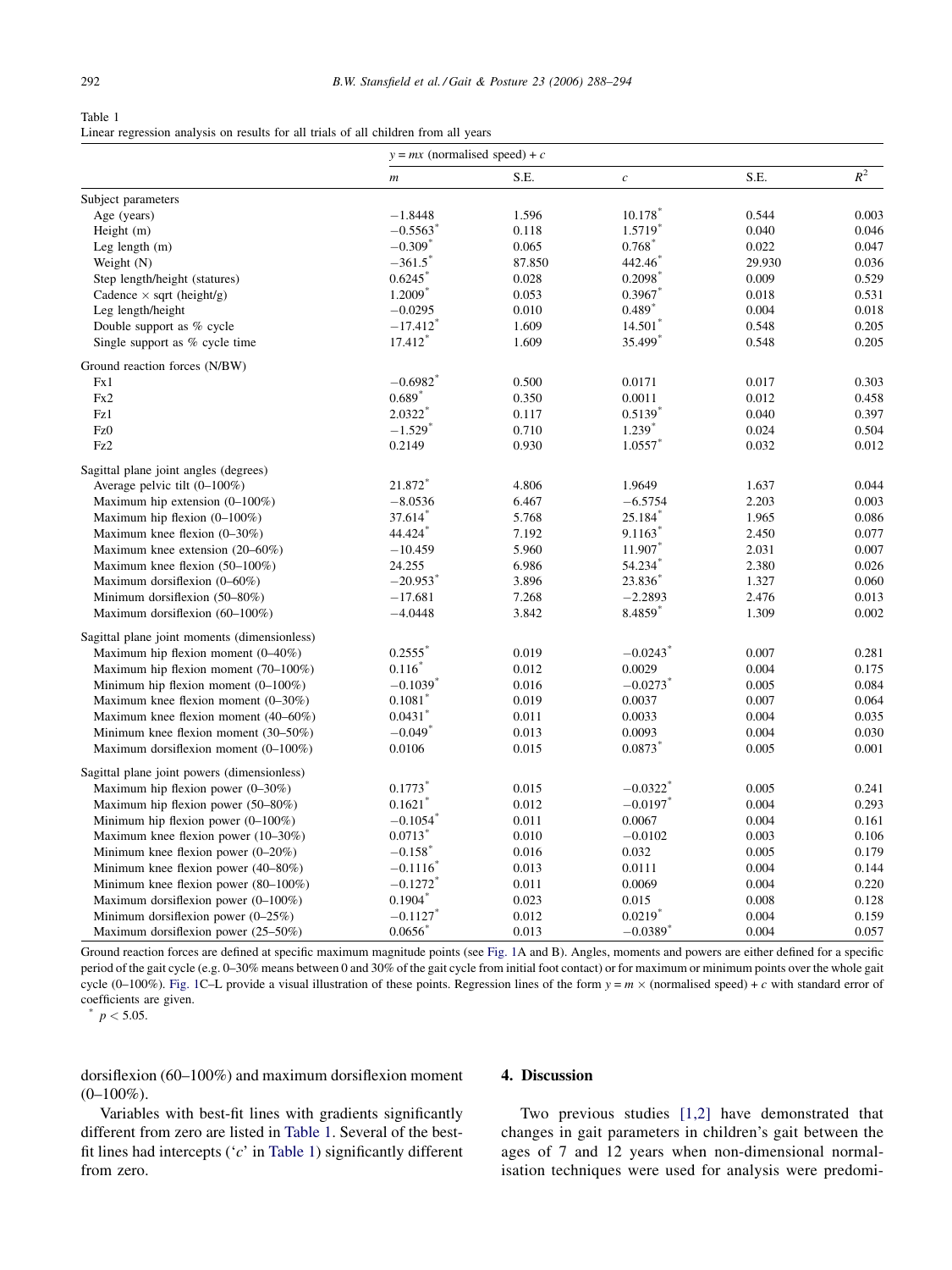<span id="page-5-0"></span>nantly determined by speed of progression and not age. It was therefore considered reasonable to combine all of the children's data for the regression analysis in the present study. The non-significant relationship of age with normalised speed confirmed the appropriateness of using all data from all children from all years together in the analysis.

By including all of the walking trials in the analysis, no averaging effect was imposed on the results. The treatment of all trials as examples of children's walking ensured a broader range of speeds and parameters to be analysed. All trials with complete data were included in the analysis. The number of children taking part in this study was limited by practical considerations. Only children who returned for 5 consecutive years of gait analysis were included in this study.

The data presented only relates to the self-selected speed range of the children taking part in this study. It is possible that had the children walked at prescribed speeds other than their preferred walking speed, the relationships between the measured parameters and speed would have been different. The self-selected speeds used by the children did not cover the entire range of speeds seen in neuromuscular disorders where a large proportion of subjects would walk at reduced speeds [\[3\]](#page-6-0). It is possible that the relationship between the parameters studied and normalised speed would follow a different pattern over an extended range of speed conditions. Other authors have advocated the use of more complex relationships, although they have not used normalised parameters in their analyses. For example Lelas et al. [\[16\]](#page-6-0) used linear, square or cubic relations with speed in an adult population. For the self-selected speeds chosen in the present study it was not possible to justify using a more complex form of analysis.

The relationship between leg length/height and normalised speed demonstrated a non-significant gradient. By using height in the normalisation rather than leg length, the results of the study may, however, have been biased although the effect on the results would have been minor compared to the differences of using normalised as compared to nonnormalised analysis [\[18\].](#page-6-0)

Ground reaction force relationships with speed have been documented by a number of authors [1,3,9,10]. The results of this study demonstrate that there were clear relationships for FX1, FX2, FZ1 and FZ0, but not FZ2. This may suggest that the second peak of vertical ground reaction force is more directly associated with the body's control of stability than with the maintenance of speed.

The significance of changes with normalised speed for joint angles, moments and powers have been demonstrated previously for these data [2], but not quantified. The previous analysis [2] of these data was grouped into speed bands. The results of the previous analysis and those from the present regression analysis on all data provide identical evidence of significant trends with normalised speed apart from maximum knee extension (20–60%). Stansfield et al.

[2] demonstrated a significant decrease in maximum knee extension angle (20–60%), which was not demonstrated in this study. The differences in significance of trends highlight the need to be aware of the effect of different analysis techniques on results.

The data shown in [Fig. 2](#page-3-0) demonstrate a wide spread about the best-fit linear regression lines. This indicates that it would be difficult to use the calculated regression lines to predict gait parameters for an individual moving at a given normalised speed. Therefore, the quoted best-fit lines can only be used as indications of the trends in the parameters and not to predict precise values. This study does not provide evidence to suggest that these trends can be extrapolated outside the range of self-selected speeds exhibited by these children. Indeed, observations over an extended range of speed may indicate that the data presented here are part of a more generalised non-linear trend. Therefore, we do not recommend that these linear regression fit lines be used to predict gait parameters for children walking at self-selected speeds outside the non-dimensional speed bands presented in this study.

#### 5. Conclusion

Linear regression analysis of the relationships between speed of walking and related kinetic and kinematic parameters has been presented. Significant trends in gait parameters with normalised speed have been quantified.

These linear relationships can be used to estimate gait parameters from speed measurements for normal subjects. However, caution is advised in using the data to attempt to predict an individual's gait parameters due to the wide spread of data about the regression lines and we do not recommend that the data be used to extrapolate the regression data to wider speed ranges.

#### Acknowledgements

This work was funded by the generosity of the James and Grace Anderson Trust. We thank all of the children and their families who demonstrated their dedication to the project by returning for five consecutive years of gait analysis.

## References

- [1] Stansfield BW, Hazlewood ME, Hillman SJ, Lawson AM, Loudon IR, Mann AM, et al. Normalised speed, not age, characterises ground reaction force patterns in 5 to 12 year old children walking at self selected speeds. J Pediatr Orthop 2001;21:395–402.
- [2] Stansfield BW, Hazlewood ME, Hillman SJ, Lawson AM, Loudon IR, Mann AM, et al. Sagittal joint angles, moments and powers are predominantly characterised by speed of progression, not age, in 7 to 12 year old normal children walking at self selected speeds. J Pediatr Orthop 2001;21:403–11.